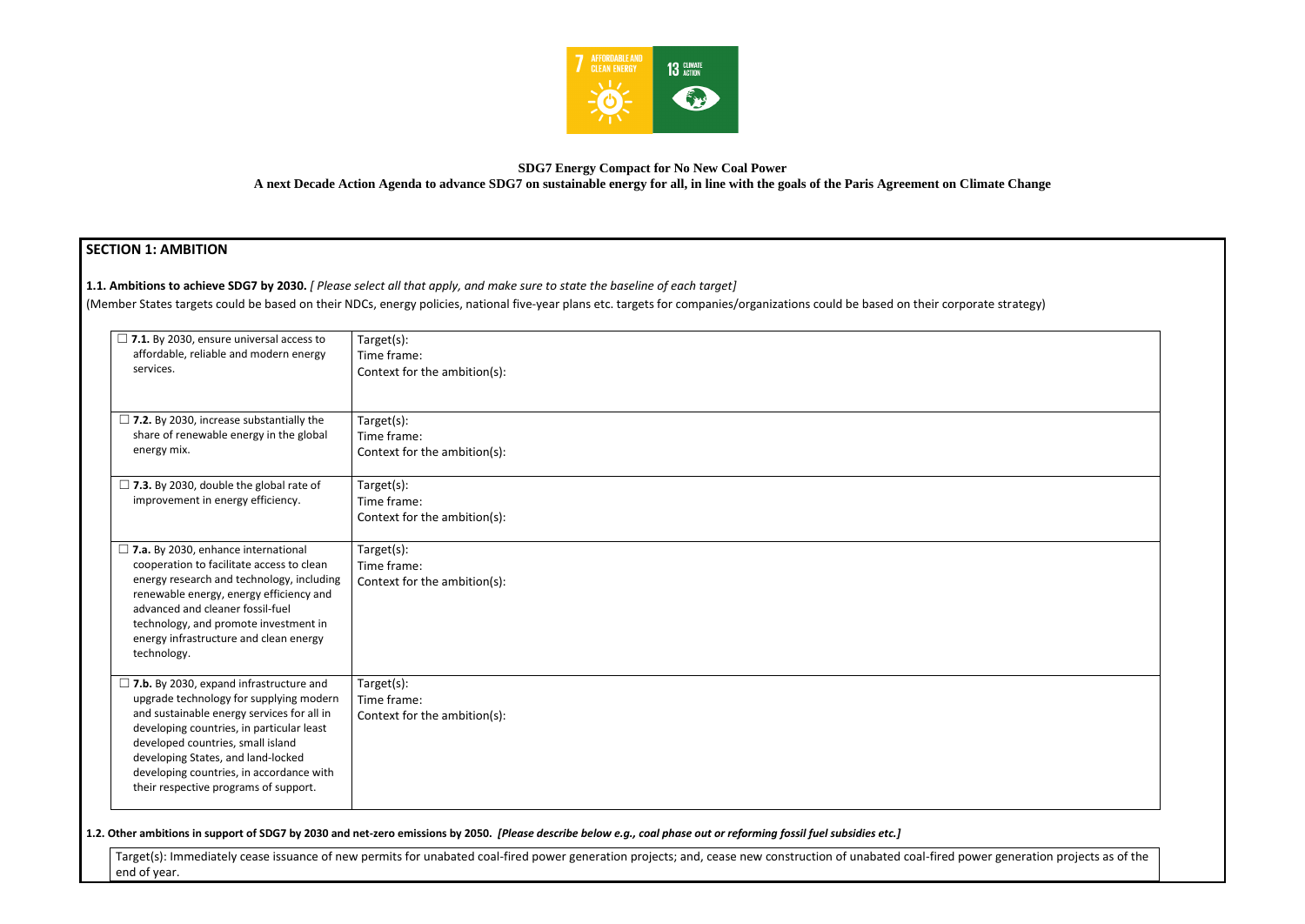Time frame: *Ongoing - Countries commit to implementing the actions during the year in which they join the Energy Compact*

Context for the ambition(s): Energy is essential to human prosperity. It is an enabler of economic development, security, health, education, and empowerment.

All member states of the United Nations have recognised the importance of affordable and clean energy for all through the seventh goal of the Agenda 2030 Sustainable Developi access to affordable, reliable, sustainable, and modern energy for all." As access to affordable and clean energy is realised by 2030, it must go hand in hand with other goals of the and public health besides others.

Coal power accounts for 35% of global electricity production and has a disproportionate impact on the climate and public health. In 2018, the International Energy Agency (IEA) coal power accounts for 35% of global electric was responsible for over 0.3 degrees Celsius of the 1-degree Celsius increase in average global annual surface temperatures above pre-industrial levels.<sup>1</sup> It remains responsible for almost 20% of global greenhouse gas emissions. Additionally, air pollution from coal power contributes to the millions of premature deaths<sup>2</sup> and millions more affected by illnesses resulting each year fuels for energy.

Global energy and climate authorities, including the Intergovernmental Panel on Climate Change and the International Energy Agency, agree that additional thermal coal-fired power capacity is also the incompatible incompara with meeting the goals of the Paris Agreement, as recognized by the United Nations Secretary General's call for countries to halt construction of new coal-fired power as the first goal.

In addition, new unabated<sup>3</sup> coal-fired power generation is not compatible with achieving SDG7 and interlinked SDGs of the Agenda 2030, as we must provide "affordable, reliable, sustainable and modern energy for all" by 2030. When air pollution, human health and climate change externalities are factored in, the International Renewable Energy Agency's (IRENA) estimates for every dolla away from new coal, the return is more than doubled.<sup>4</sup>

> *Countries commit to implementing the actions during the year in which join the Energy Compact*

*Countries commit to implementing the actions during the year in which join the Energy Compact* 

# **SECTION 2: ACTIONS TO ACHIEVE THE AMBITION**

2.1. Please add at least one key action for each of the elaborated ambition(s) from section 1. *[Please add rows as needed].*

| Description of action (please specify for which ambition from Section 1)                      | Coun  |
|-----------------------------------------------------------------------------------------------|-------|
|                                                                                               | the a |
| Immediately cease issuance of new permits for unabated coal-fired power generation projects   | they  |
|                                                                                               |       |
| Description of action (please specify for which ambition from Section 1)                      | Coun  |
|                                                                                               | the a |
| Cease new construction of unabated coal-fired power generation projects as of the end of year | they  |
|                                                                                               |       |

# **SECTION 3: OUTCOMES**

3.1*.* Please add at least one measurable and time-based outcome for **each** of the actions from section 2. *[Please add rows as needed].*

| Issuance of new permits for unabated coal-fired power generation projects are immediately ceased.     | Countries commit to impl  |
|-------------------------------------------------------------------------------------------------------|---------------------------|
|                                                                                                       | which they join the Energ |
| New construction of unabated coal-fired power generation projects is ceased as of the end of the year | Countries commit to impl  |
|                                                                                                       | which they join the Energ |

<sup>&</sup>lt;sup>1</sup> IEA (2018), Global Energy and C02 Status Report 2018, p. 7-8.

*Issuance of new permits for unabated coal-fired power generation projects are immediately ceased. Countries commit to implementing the actions during the year in which they join the Energy Compact New construction of unabated coal-fired power generation projects is ceased as of the end of the year Countries commit to implementing the actions during the year in which they join the Energy Compact*

| ment Goals (SDGs), to "ensure<br>e Agenda 2030 on climate action                       |  |
|----------------------------------------------------------------------------------------|--|
| onfirmed that coal combustion<br>almost 20% of global<br>from the combustion of fossil |  |
| wer capacity is also incompatible<br>step to reach a 1.5-degree Celsius                |  |
| , sustainable and modern energy<br>ar spent on an energy transition                    |  |
|                                                                                        |  |
|                                                                                        |  |

<sup>&</sup>lt;sup>2</sup> Lelieveld, J., Klingmüller, K., Pozzer, A., Burnett, R. T., Haines, A., & Ramanathan, V. (2019). [Effects of fossil fuel and total anthropogenic emission removal on public health and climate.](https://www.pnas.org/content/116/15/7192/) Proceedings of the National <sup>3</sup> Unabated coal power generation refers to the use of coal that isn't mitigated with technologies to reduce the CO<sub>2</sub> emissions, i.e. without Carbon Capture Utilisation and Storage (CCUS) or equivalent.

<sup>4</sup> IRENA (2021), World Energy Transitions Outlook: 1.5°C Pathway, International Renewable Energy Agency, Abu Dhabi, p 30.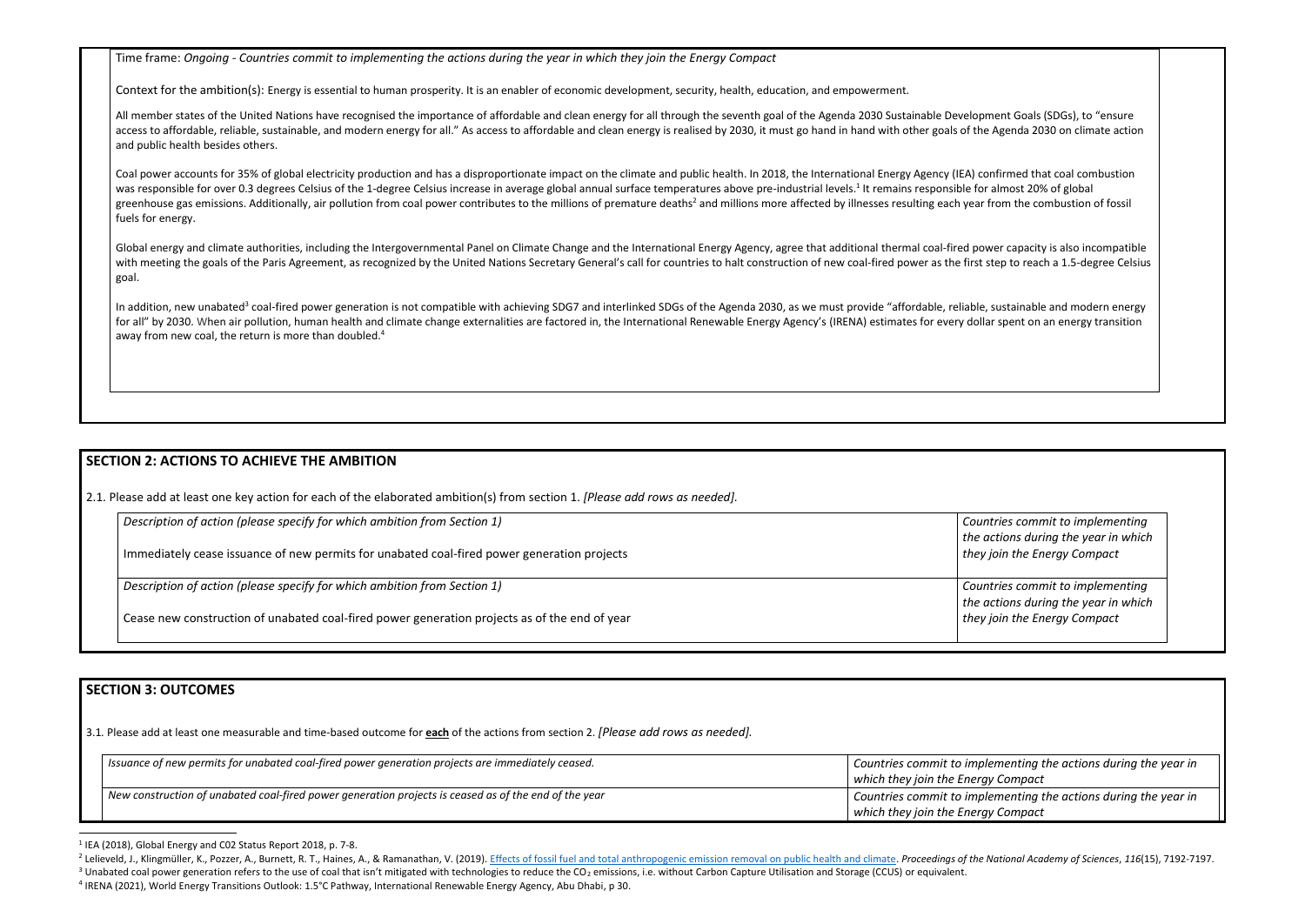### **SECTION 4: REQUIRED RESOURCES AND SUPPORT**

4.1. Please specify required finance and investments for **each** of the actions in section 2.

We recognize that countries, workers, and communities in the developing world require support in realizing a sustainable and economically inclusive energy future without coal power generation and that international co-operation will be needed to provide such support.

Among the needed forms of support, the Energy Transition Council and Powering Past Coal Alliance affirm that they are there to assist, as appropriate, those who wish to explore clean power alternatives and begin a process toward a more ambitious phase out of coal-fired power generation.

4.2. [For countries only] In case support is required for the actions in section 2, please select from below and describe the required support and specify for which action.

*[Examples of support for Member States could include: Access to low-cost affordable debt through strategic de-risking instruments, capacity building in data collection; development of integrated energy plans and energy transition pathways; technical assistance, etc.]*

| $\Box$ Financing            | Description |
|-----------------------------|-------------|
|                             |             |
| $\Box$ In-Kind contribution | Description |
| $\Box$ Technical Support    | Description |
|                             |             |
| $\Box$ Other/Please specify | Description |
|                             |             |

# **SECTION 5: IMPACT**

5.3. Alignment with Paris Agreement and net-zero by 2050 - Please describe how each of the actions from section 2 align with the Paris Agreement and national NDCs (if applicable) and support the net-zero emissions by 2050. *[up to 500 words, please upload supporting strategy documents as needed]* 

5.1. Countries planned for implementation including number of people potentially impacted.

Countries that have joined the Energy Compact with signature at Minister-level or higher:

2021: Democratic Socialist Republic of Sri Lanka; Republic of Chile; Kingdom of Denmark; Federal Republic of Germany; French Republic; United Kingdom of Great Britain and Northern Ireland; Montenegro;





5.2. Alignment with the 2030 Agenda for Sustainable Development – Please describe how **each** of the actions from section 2 impact advancing the SDGs by 2030. *[up to 500 words, please upload supporting strategy documents as needed]* 

New unabated<sup>5</sup> coal-fired power generation is not compatible with achieving SDG7 and interlinked SDGs of the Agenda 2030, as we must provide "affordable, reliable, sustainable and modern energy for all" by 2030. When air pollution, human health and climate change externalities are factored in, the International Renewable Energy Agency's (IRENA) estimates for every dollar spent on an energy transition away from new coal, the return is more than doubled.<sup>6</sup>

<sup>&</sup>lt;sup>5</sup> Unabated coal power generation refers to the use of coal that isn't mitigated with technologies to reduce the CO<sub>2</sub> emissions, i.e. without Carbon Capture Utilisation and Storage (CCUS) or equivalent. 6 IRENA (2021), World Energy Transitions Outlook: 1.5°C Pathway, International Renewable Energy Agency, Abu Dhabi, p 30.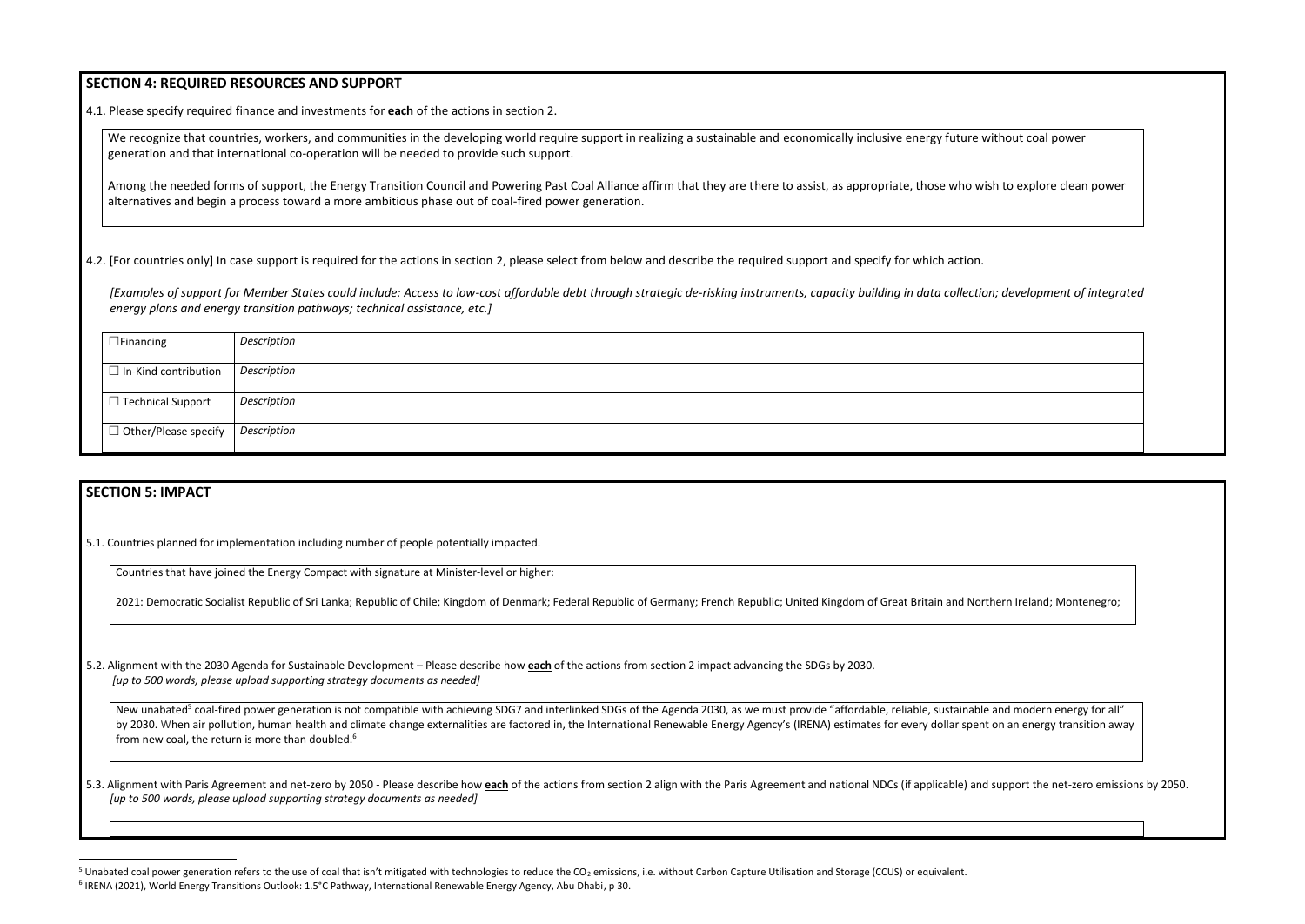Coal power accounts for 35% of global electricity production and has a disproportionate impact on the climate and public health. In 2018, the International Energy Agency (IEA) confirmed that coal combustion was responsible for over 0.3 degrees Celsius of the 1-degree Celsius increase in average global annual surface temperatures above pre-industrial levels. It remains responsible for almost 20% of global greenhouse gas emissions. Additionally, air pollution from coal power contributes to the millions of premature deaths and millions more affected by illnesses resulting each year from the combustion of fossil fuels for energy.

Global energy and climate authorities, including the Intergovernmental Panel on Climate Change and the International Energy Agency, agree that additional thermal coal-fired power capacity is also incompatible with meeting the goals of the Paris Agreement, as recognized by the United Nations Secretary General's call for countries to halt construction of new coal-fired power as the first step to reach a 1.5-degree Celsius goal.

## **SECTION 6: MONITORING AND REPORTING**

6.1. Please describe how you intend to track the progress of the proposed outcomes in section 3. Please also describe if you intend to use other existing reporting frameworks to track progress on the proposed outcomes.

1.3. Does the Energy Compact consider inclusion of key priority issues towards achieving SDG7 by 2030 and the net-zero emission goal of the Paris Agreement by 2050 - as defied by latest global analysis and data including t *outcome of the Technical Working Groups?* ☒Yes ☐No

Progress on the proposed outcomes will initially be monitored through a partnership between the Powering Past Coal Alliance (PPCA) and UN-Energy with ongoing, formal arrangements to be determined by the PPCA and UN-Energy subsequently.

## **SECTION 7: GUIDING PRINCIPLES CHECKLIST**

Please use the checklist below to validate that the proposed Energy Compact is aligned with the guiding principles.

**I. Stepping up ambition and accelerating action** - Increase contribution of and accelerate the implementation of the SDG7 targets in support of the 2030 Agenda for Sustainable Development for Paris Agreement

I. 1. Does the Energy Compact strengthen and/or add a target, commitment, policy, action related to SDG7 and its linkages to the other SDGs that results in a higher cumulative impact compared to existing frameworks?

☒Yes ☐No

*I.2. Does the Energy Compact increase the geographical and/or sectoral coverage of SDG7 related efforts?* ⊠Yes □No

**II. Alignment with the 2030 agenda on Sustainable Development Goals** – Ensure coherence and alignment with SDG implementation plans and strategies by 2030 as well as national development plans and priorities.

*II.1. Has the Energy Compact considered enabling actions of SDG7 to reach the other sustainable development goals by 2030?* ⊠Yes □No

*II.2. Does the Energy Compact align with national, sectoral, and/or sub-national sustainable development strategies/plans, including SDG implementation plans/roadmaps?* ☒Yes ☐No

*II.3. Has the Energy Compact considered a timeframe in line with the Decade of Action?* ⊠Yes □No

**III. Alignment with Paris Agreement and net-zero by 2050** - Ensure coherence and alignment with the Nationally Determined Contributions, long term net zero emission strategies.

*III.1. Has the Energy Compact considered a timeframe in line with the net-zero goal of the Paris Agreement by 2050?* ⊠Yes □No

*III.2. Has the Energy Compact considered energy-related targets and information in the updated/enhanced NDCs?* ⊠Yes □No

*III.3. Has the Energy Compact considered alignment with reaching the net-zero emissions goal set by many countries by 2050?* ⊠Yes □No

**IV. Leaving no one behind, strengthening inclusion, interlinkages, and synergies** - Enabling the achievement of SDGs and just transition by reflecting interlinkages with other SDGs.